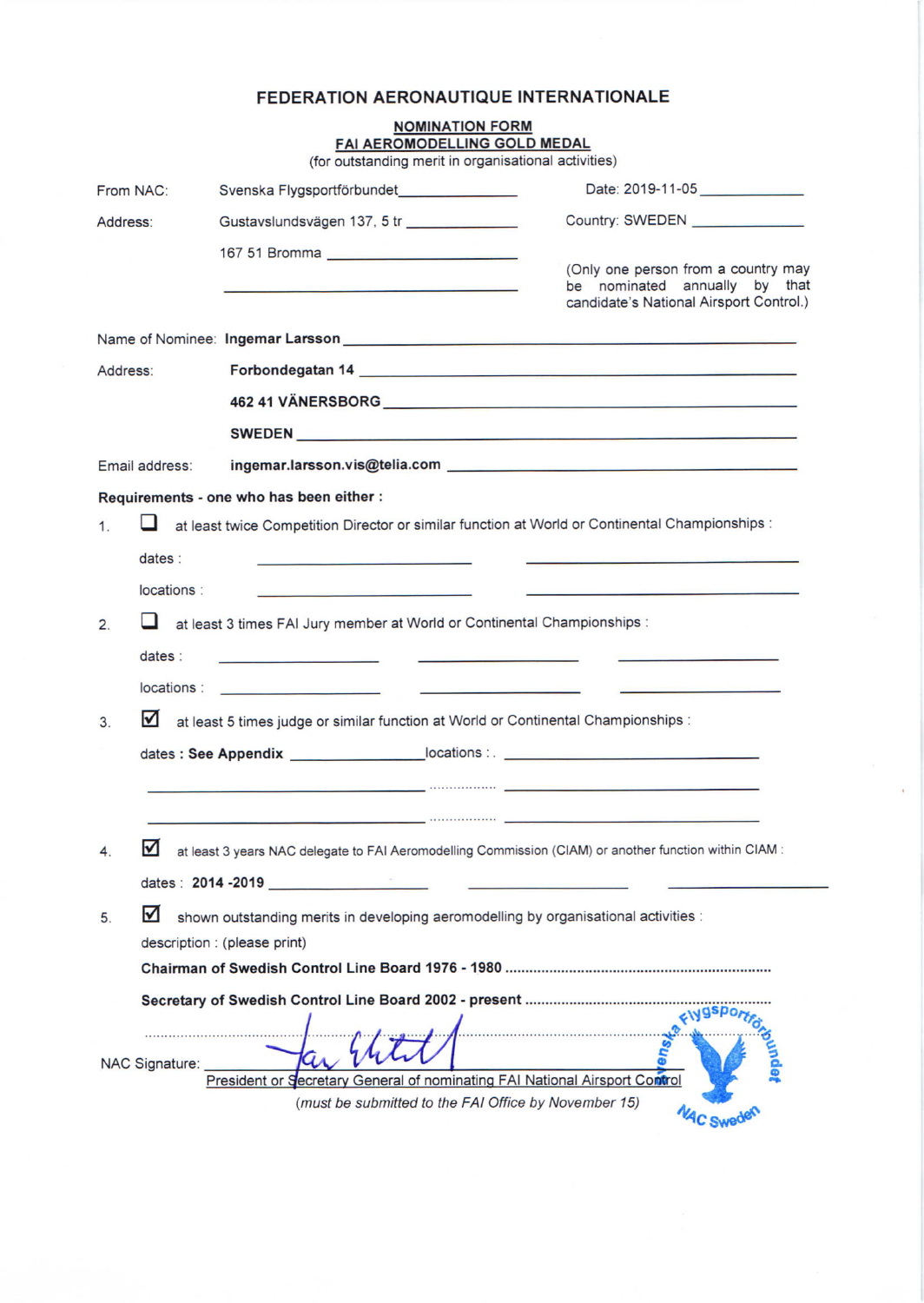## Ingemar Larsson, SWE

### Judge & Jury

| F2D Judge      |
|----------------|
| F2D Judge      |
| F2D Judge      |
| F2D Judge      |
| F2D Judge      |
| F2D Judge      |
| F2D Judge      |
| F2D Head Judge |
| F2D Head Judge |
| F2D Head Judge |
| F2D Head Judge |
| F2D Head Judge |
| F2D Head Judge |
| F2D Head Judge |
|                |
| F2D Judge      |
| F2D Judge      |
| F2D Judge      |
| F2D Judge      |
| F2D Judge      |
| F2D Judge      |
| F2D Judge      |
| F2D Judge      |
| F2D Judge      |
| F2D Head Judge |
| F2D Head Judge |
| F2D Head Judge |
| F2D Head Judge |
| F2D Head Judge |
| F2D Head Judge |
| F2D Head Judge |
| F2D Head Judge |
|                |

EC 1993 FAI Jury Member

WAG 2015 F2D Event Director/Judge

F2D Judge and FAI Jury Member/Head at numerous World Cup contests.

Founder and Organizer of DreillnderPokal F2A, F2B & F2D (2008, 2009,2010,2011,2012, 2014, 2015, 2017, 2018, 2019)

Introduced Weatherman Vintage Speed in Scandinavia in 2014. Today there are around 40 pilots flying the class in Norway, Denmark, Finland and Sweden.